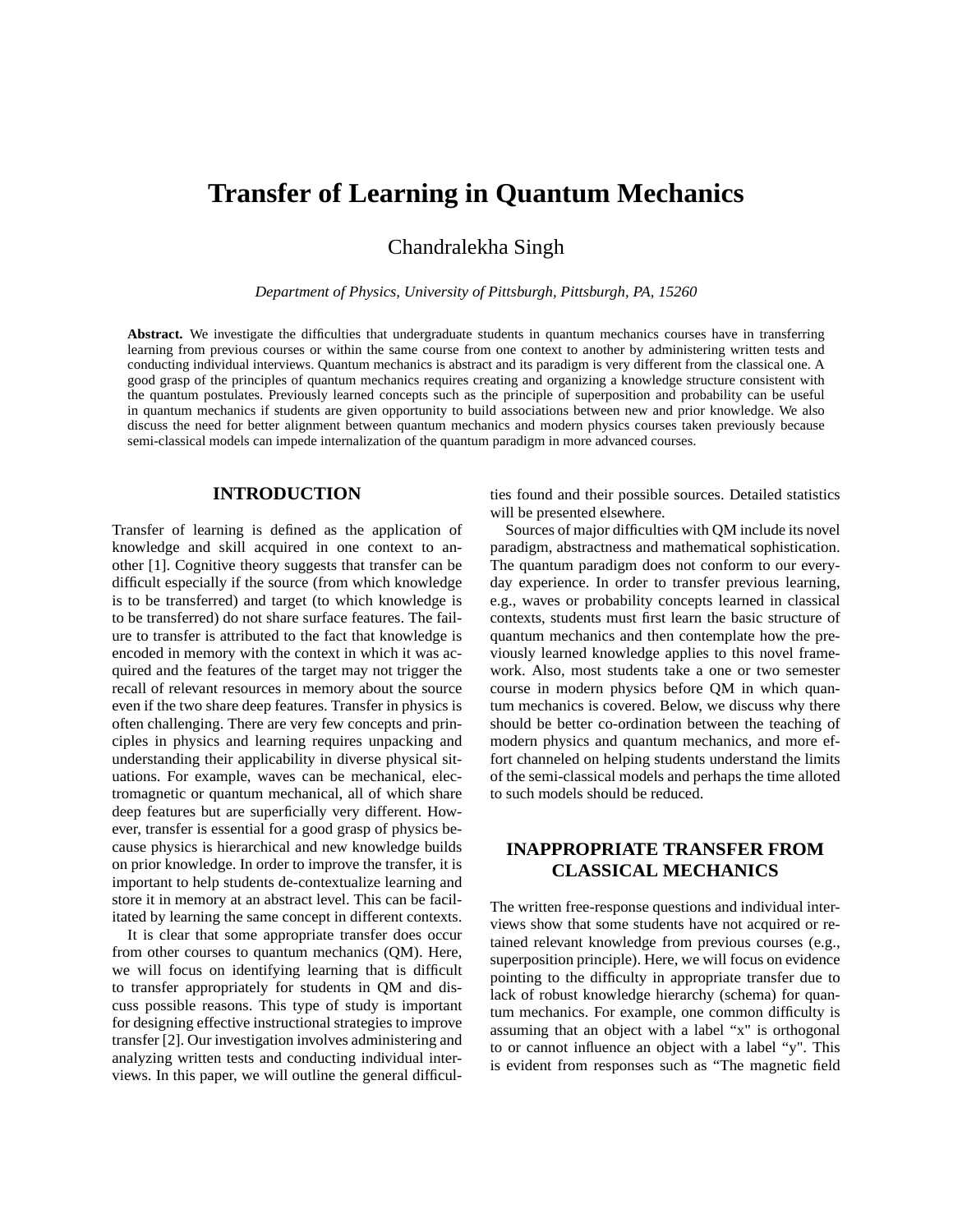is in the z direction so electron is not influenced if it is initially in an eigenstate of  $S_x$ " or "Eigenstates of  $S_x$  are orthogonal to eigenstates of *Sy*". In introductory physics, x, y and z are indeed conventional labels for orthogonal components of a vector. Unless we give students an opportunity to understand the structure of quantum mechanics, such difficulties will persist. Students must be given opportunity to build schemas that allows them to understand that although an electron in an external magnetic field pointing in the z direction is in a real physical three dimensional space of the lab, to make predictions about the measurement performed in the lab using quantum mechanics, one needs to map the problem to an abstract Hilbert space in which the state of the system lies and where all the observables of the real physical space get mapped on to operators acting on states.

The conflict between the classical and quantum paradigm also forced students to incorrectly conclude that "Successive measurements of continuous variables of a particle, e.g., position, produce "somewhat" deterministic outcomes whereas successive measurements of discrete variables, e.g., spin, can produce very different outcomes." For example, during the interview, one students said the following regarding successive measurements on a single electron: "If an observable has a continuous spectrum...the next measurement won't be very different from the first one. But if the spectrum is discrete then you will get very different outcomes." When asked to elaborate the student added "For example, imagine measuring the position of an electron. It is a continuous function so that time dependence is gentle and after a few seconds you can only go from A to its neighboring point (pointing to an x vs. t graph that he sketches on the paper) you cannot go from this without going through this intermediate space." When asked to elaborate his views about observables with discrete spectrum, the student said "Think of discrete variables like spin...they can give you very different values in a short time because the system must flip from up to down. I find it strange that such (large) changes can happen almost instantaneously. But that's what quantum mechanics predicts..." This example again illustrates the need for helping students build schemas consistent with quantum mechanics.

We performed a study in which we asked students: "If the period  $T = 2\pi/\omega$  of a Quantum Harmonic Oscillator (QHO) is known, how would you verify it experimentally?" A common response was that one must figure out some way to perform two successive measurements of the position of a particle separated by a time *T* to make sure they are the same. The problem is that according to the postulate of quantum mechanics one cannot measure the position twice for the same particle and hope to get the desired information because the first measurement will collapse the state. Further probing during interviews showed that students were transfering the classical notion of period using the logic that the position of the QHO is deterministic. Interviews clarified that students were not referring to the "probability" of position measurement repeating itself after a time *T* or to the coherent states of a QHO. Few students provided correct response along the line that one can perform measurements of position on ensembles of identically prepared systems, e.g., measure position on half of the systems at time  $t = 0$  and half after time *T*. The expectation values of position obtained in the two cases should be the same. Another correct response involving an experiment to obtain the energy separation between the adjacent levels to find  $\omega$  and using it to determine  $T$  was rare.

Written responses and individual interviews also show that students have difficulty distinguishing between classical and quantum bound states. Classically a particle is bound if the energy of the particle is such that there are two turning points. Quantum bound state is different due to the quantum mechanical tunneling and the energy of the particle in a bound state must be less than the potential at both  $-\infty$  and  $+\infty$ . A majority of the students transfered the classical notion and looked for classical turning points to determine quantum bound states.

# **INAPPROPRIATE TRANSFER FROM MODERN PHYSICS**

Experts understand the limits of the models they employ and use more refined models when simpler ones fail. Modern physics courses often emphasize semiclassical models without helping students understand their limitations. For example, WKB approximation is used as a back-of-the-envelope calculation for 1-D Time-Independent Schroedinger Equation (TISE). Within this approximation, instead of an extended wave function with varying probability density in regions with different potentials, one often uses language such as "The particle spends more "time" in this region since its total energy is fixed but if the potential energy is higher then the kinetic energy is lower". Students who do not understand the limits of these models take the word "time" literally and believe that there is a non-trivial time-dependence even in a stationary state. These notions from semi-classical model of what "time-development" means makes learning time-development in QM even more challenging. Further misconceptions that develop from this include ideas such as "There must be work done on a particle when it tunnels through a barrier because the particle was initially on one side of the barrier and later on the other side so it must dig a hole to get through" [3]. Modern physics texts often use a similar "imprecise" language when describing an electron in the stationary state of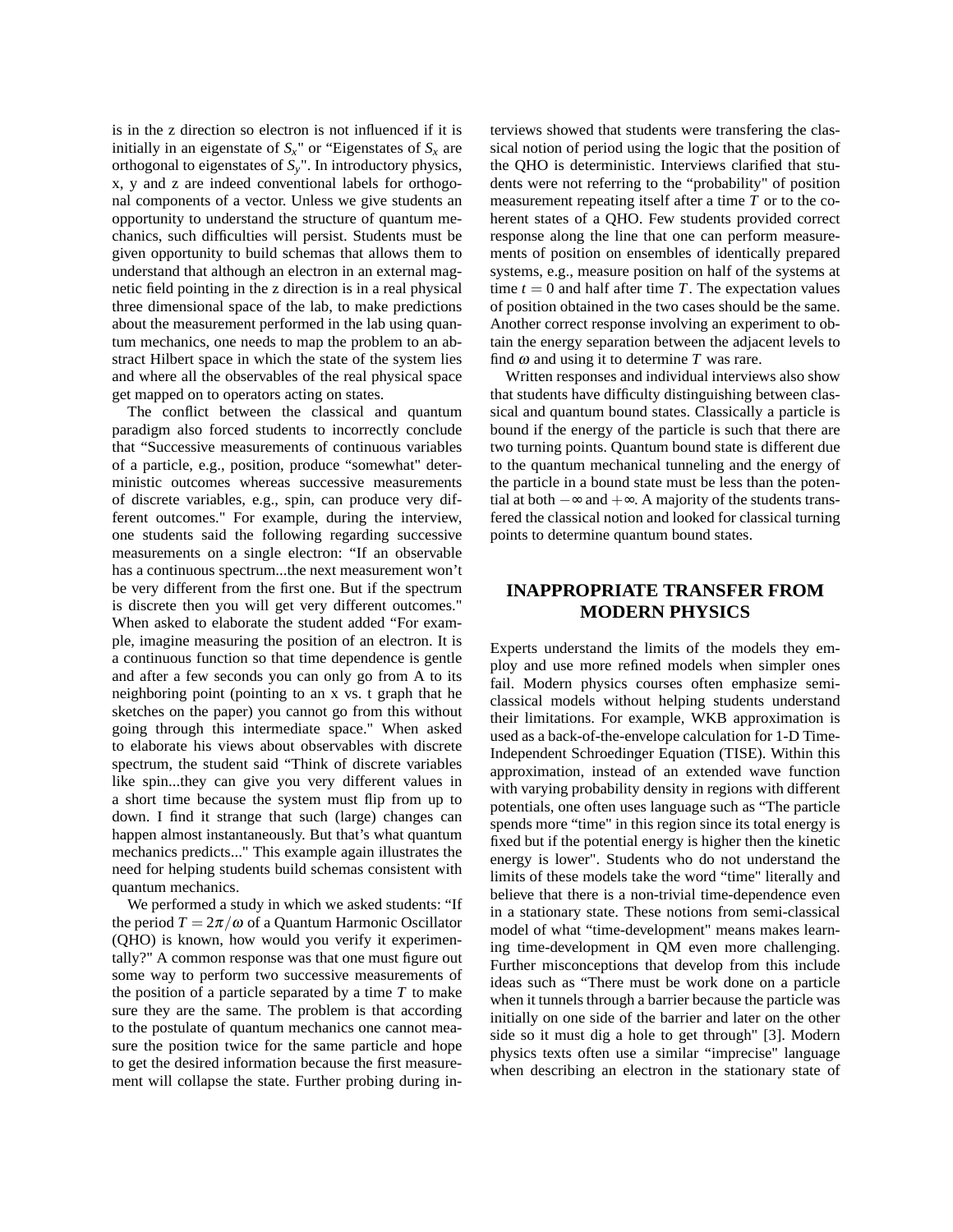a hydrogen atom. They write that the electron spends more "time" in one place and less "time" in another instead of explanation involving the probability of finding it at different distances from the nucleus. The notion that the particle is either here or there but spends different amount of time in different places is inconsistent with the indeterministic nature of position in quantum mechanics. It breeds many misconceptions that become very difficult to rectify in QM.

Our research also shows that students have trouble distinguishing between individual measurements and expectation values of physical observables. Modern physics courses often avoid discussion of the probability of measuring individual outcomes and only discuss expectation values. Many students conclude that for a physical observable, its expectation value and individual measurement are the same or that each individual measurement of the observable will yield the expectation value. Individual interviews also show that many students believe that one cannot perform individual measurements in quantum mechanics despite the fact that they have learned about double slit experiments with single photon or single electron. In such experiments, interference pattern builds up gradually as particles hit the screen one by one. It is clear from such experiments, that individual measurement of position of the particle on the screen cannot be predicted ahead of time and individual measurement is very different from the expectation value of position. Our research also shows that students often do not understand that expectation value refers to the average value of the observable obtained after performing a large number of measurements on identically prepared systems and have difficulty understanding the active nature of measurement in quantum mechanics.

Students in QM learn about incompatible observables (position-momentum, position-energy etc.) and the uncertainty relation between them. After relevant instruction, we asked students about the measurement of the distance from the nucleus of an electron in the ground state of a hydrogen atom. Many students claimed it will always yield the same value and some explicitly cited the Bohr model.

#### **DIFFICULTY IN LATERAL TRANSFER**

Quantum postulates are very different from everyday experience and there is a "quantum leap" in the mathematical sophistication required. Therefore, it is difficult for students to de-contextualize concepts and apply them in contexts other than the ones in which they were acquired. For example, the superposition principle which is learned previously in many classical contexts is also crucial for understanding the wave character of particles, in particular for grasping how the wave-packets are formed. In the interviews, we found that even those QM students who can explain the superposition principle in classical contexts have difficulty in discerning its relevance to "particle" waves. Many believe that for a given potential, the stationary states are the only wave functions possible. They have trouble understanding that any smooth wave function meeting the boundary condition is acceptable and wave packets are formed by the linear superposition of stationary states. The Time-Dependent Schroedinger Equation (TDSE) is mentioned in passing in most modern physics texts and the idea of linear superposition of wave function is usually ignored. In modern physics, the concept of wave packet is introduced in an ad hoc way when discussing the semi-classical models and wave-particle duality but almost never after the quantum mechanical model is introduced (except in the context of tunneling through barriers where little justification or reasoning is provided for why wave-packets are valid states of the system). Unfortunately, TDSE is severely deemphasized even in QM courses.

We posed to QM students a question about whether a particle in a 1-D infinite square well potential of width "a" can be in a state  $sin^3(n\pi x/a)$  at a given time. Students had learned in the lectures and homeworks that the particle can be in the states  $Asin(\pi x/a) + Bsin(2\pi x/a)$ or  $Ax(a - x)$  at a given time since they represent linear superposition of stationary states and satisfy the relevant boundary conditions. Many students claimed that  $Asin(n\pi x/a)$  were the only possible solutions. When we explicitly posed a question asking whether they agree with a student who claims that all allowed wave functions satisfy  $H\Psi = E\Psi$ , roughly one third said "yes". Some explicitly claimed that this is true "by definition". Even when the question was posed explicitly in the context of hydrogen atom about whether the stationary states were the only possible wave functions, the response was similar. Transferring superposition ideas from one type of potential to another type (e.g., from infinite square well to QHO) was also challenging for students.

Time-development of wave function is an important concept for understanding among other things, magnetic resonance imaging, interaction of light with matter and quantum computing. In a linear superposition of stationary states, each term evolves in time via its own phase factor, e.g.,  $Aexp(-iE_1t/\hbar)\Psi_1 +$  $Bexp(-iE_2t/\hbar)\Psi_2$ . Students have difficulty in transferring these concepts learned in one context to another because the instruction does not help them recognize the deep features involved in quantum dynamics and the role of the system Hamiltonian in this process [2]. Our research shows that the most common mistakes in the questions asking for the wave function after time *t*, given the wave function at  $t = 0$ , are responses such  $\int \frac{d^2y}{dx^2} = \int \frac{dy}{dx} = \int \frac{dy}{dx} = \int \frac{dy}{dx} = \int \frac{dy}{dx} = \int \frac{dy}{dx} = \int \frac{dy}{dx} = \int \frac{dy}{dx} = \int \frac{dy}{dx}$